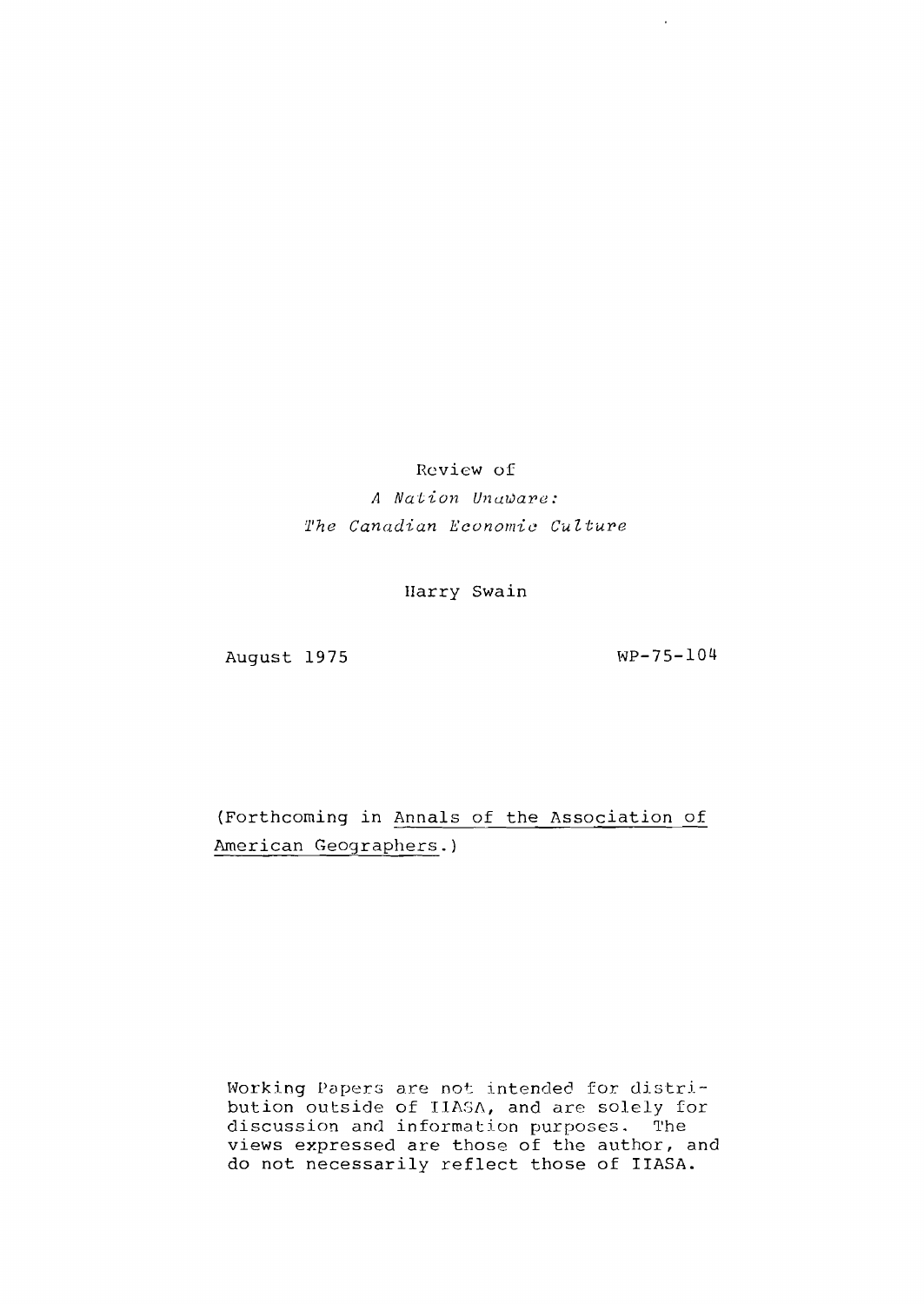$\epsilon$  $\star$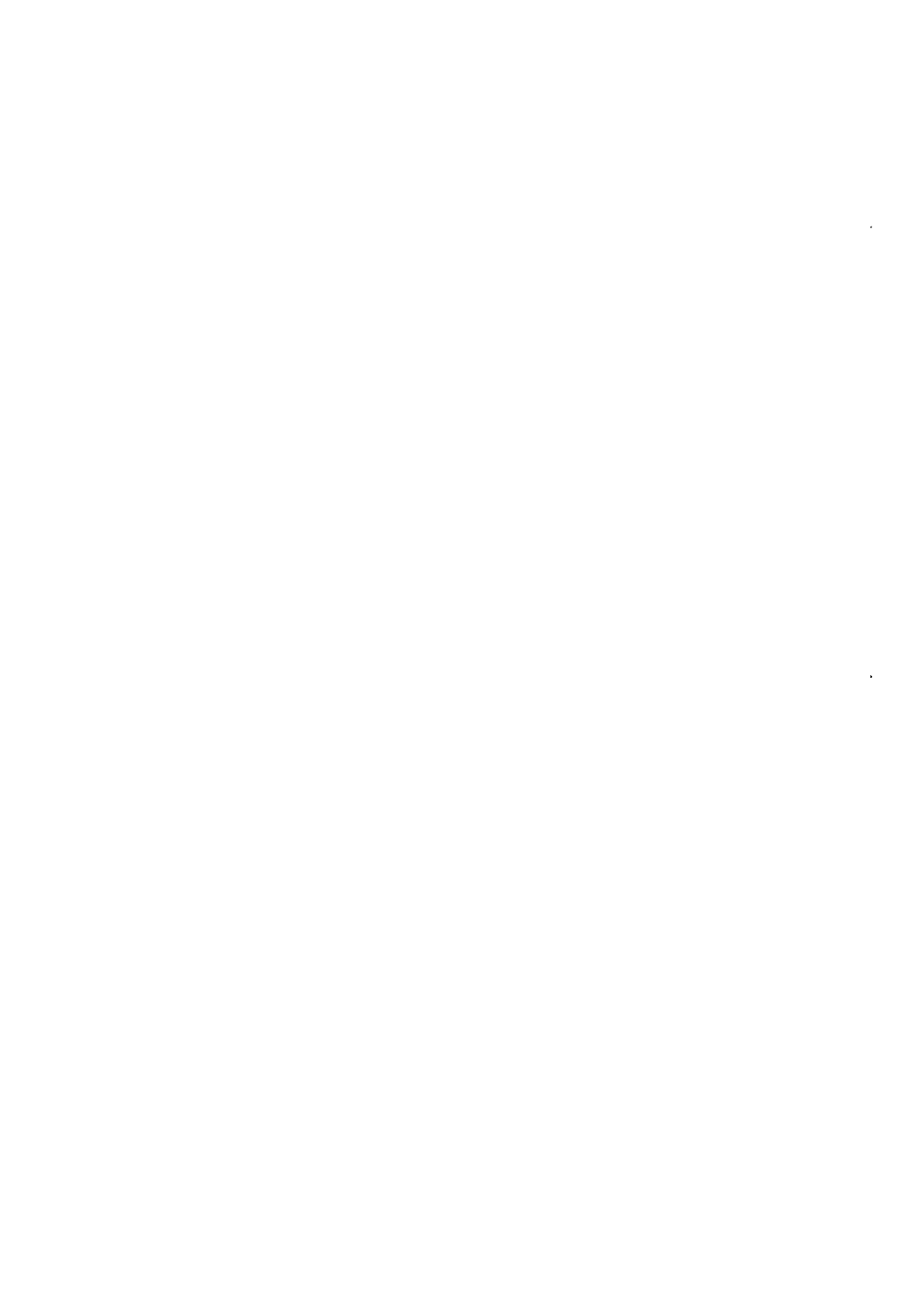## A Nation Unaware: The Canadian Economic Culture

Herschel Hardin

**J.J.** Douglas Ltd., Vancouver, and David & Charles, North Pomfret, Vermont, 1974, v + 378 pp., references, \$lO.9S.

Reviewed by Harry Swain

<sup>A</sup> problem for governments in all parts of the world is inculcating a sense of national loyalty in peoples thrown together by the caprices of history, war and politics. Searching for the elusive essence of Canadian identity is a popular national pastime north of the border, where the desire to demonstrate a distinctness from the behemoth on the doorstep weaves through all the nation's history. For the first time, Anglophone Canadians in this decade seem ready to accomodate sympathetically the aspirations of their French-. speaking compatriots within a revitalized Confederation. The Canadian majority can do this only now, because only in recent years has its sense of itself become sufficiently sure: but it may be too late. The alienation of the vibrant best of Québec is now virtually complete.

Herschel Hardin, a Vancouver writer and broadcaster, has contributed an interesting and neglected theme to the argument about the dimensions of Canadian distinctiveness. The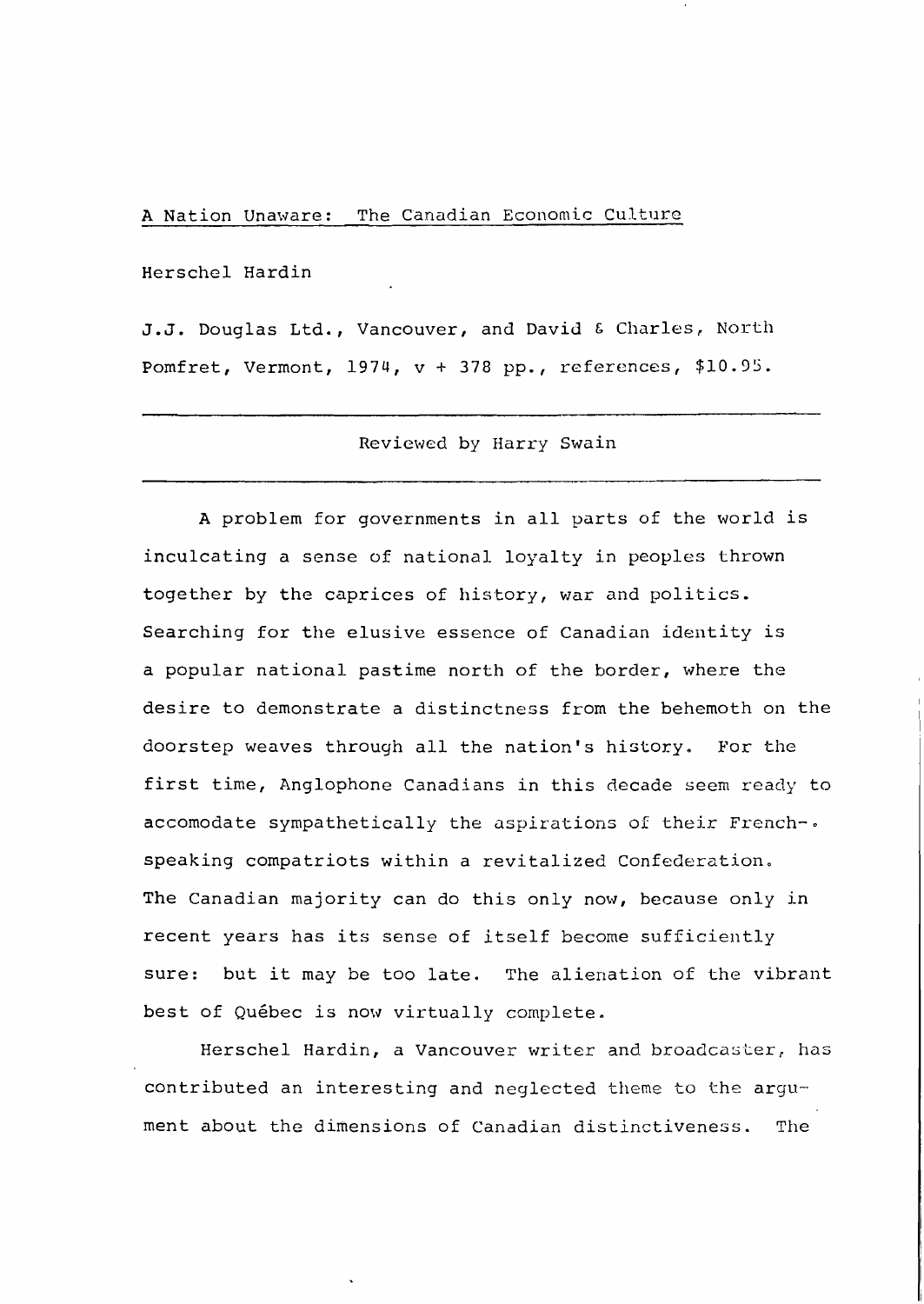vast preponderance of writing on the subject concentrates on history, the physical environment, and achievements in high culture and the arts. Hardin argues that <sup>a</sup> lot of this is beside the point, that <sup>a</sup> more important and inescapable part of any culture is its economic system, and that Canada and the United States have developed very differently in that sphere -- unknowingly, and with a minimum of public notice or comment. Despite the importation of an inappropriate ideology of competition and free enterprise, Hardin argues, Canadians have pioneered in the development of an unique "public enterprise culture." Beginning in mixed form with the railways, continuing through the unexpected successes of the radical innovations in publicly-owned Ontario Hydro (stimulus and exemplar to the later advocates of the TVA) and public broadcasting, and culminating in the remarkable efflorescence of experimental, pragmatic public enterprises during World War II, Hardin argues that Canada has reached the last quarter of the century with <sup>a</sup> distinctly different approach to management: the Crown monopoly corporation. The successes of the many variants of this form of economic organization are recounted through numerous examples and contrasted with the frailties of competitive private capitalism. Hardin sees the lesson being lost, though, in <sup>a</sup> sea of chamber-of-commerce ideology imported from the United States; his counterexamples of government subsidies to

 $- 2 -$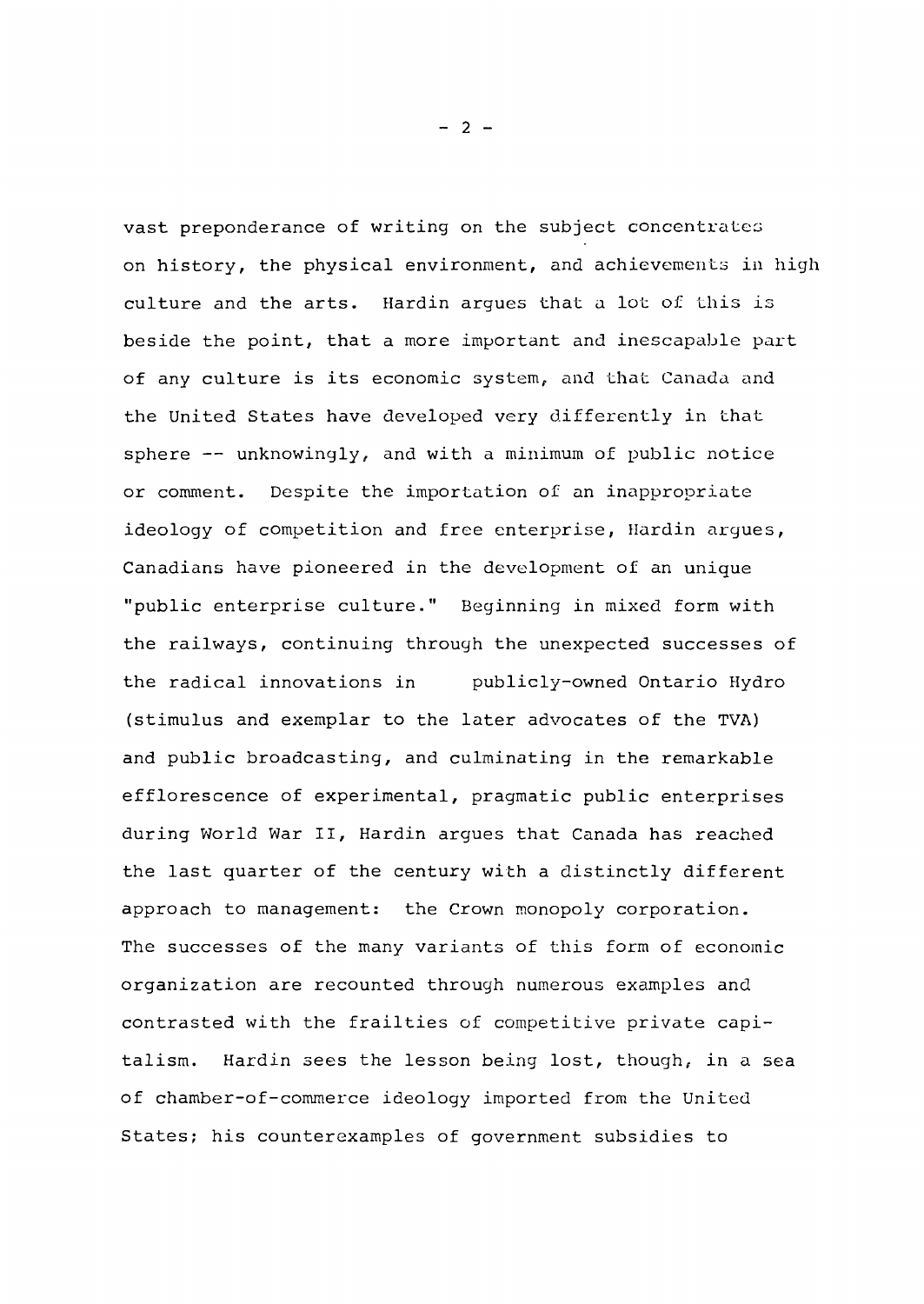foreign-owned private corporations give urgency to the narrative.

<sup>A</sup> minor argument, developed in <sup>a</sup> chapter which is little more than a footnote, claims uniqueness for the scale and nature of Canadian interregional transfer payments, which Hardin calls the "redistribution culture." It is too bad that this particular argument is not more fully developed, since it is quite probable that no nation on earth spends so much, per capita, on deliberate spatial redistribution.

The strengths of the book lie in the originality of the argument and the wealth of intriguing and frequently littleknown" evidence adduced in support. Political and economic geographers, particularly those with an abiding interest in Canada, will find it worthwhile reading. Flaws appear on several levels, though. There is <sup>a</sup> breathless, onrushing quality to much of Hardin's prose that occasionally substitutes for close reasoning. Canada's public enterprise culture may well be unique in North America, but some useful parallels might have been drawn with developments in Britain. Appreciation of the depth and seriousness of the gulf between Québec and Anglophone Canada, now so deep that many québecois now no longer rail at the barricades because that battle is over and it's time to go on to others, finds no place in a book about Canadian national culture. But where some themes

- 3 -